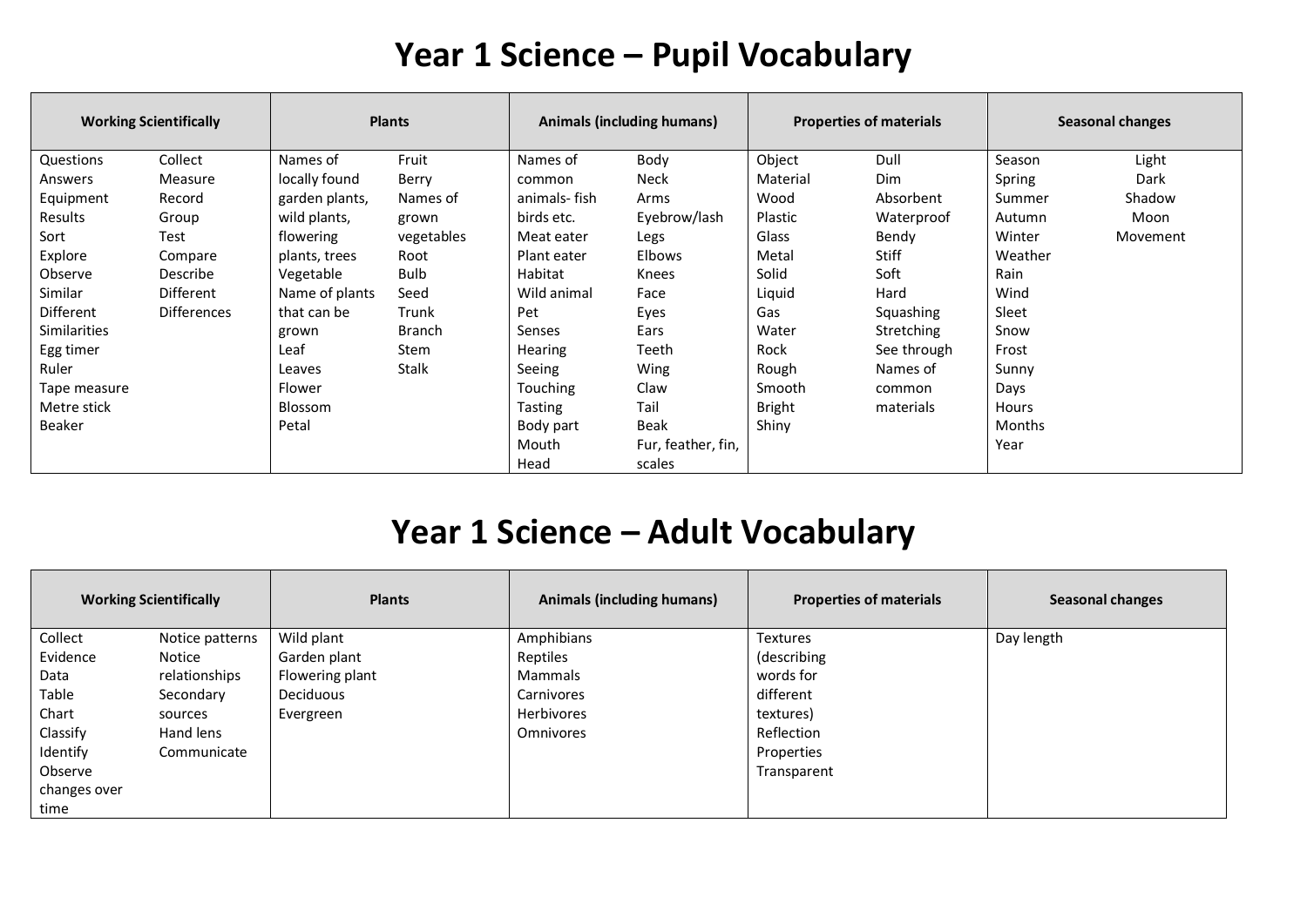### **Year 2 Science – Pupil Vocabulary**

| <b>Working Scientifically</b>                                                                                                                                                                                                                                | <b>Plants</b>                                                                                                                                        | Animals (including humans)                                                                                                                                                     |                                                                 | Living things and their habitats                                                                                                                                                                               |                                                                                                                                                                                                        | Uses of everyday materials                                                                                                                                                                                       |                                                                                                      |
|--------------------------------------------------------------------------------------------------------------------------------------------------------------------------------------------------------------------------------------------------------------|------------------------------------------------------------------------------------------------------------------------------------------------------|--------------------------------------------------------------------------------------------------------------------------------------------------------------------------------|-----------------------------------------------------------------|----------------------------------------------------------------------------------------------------------------------------------------------------------------------------------------------------------------|--------------------------------------------------------------------------------------------------------------------------------------------------------------------------------------------------------|------------------------------------------------------------------------------------------------------------------------------------------------------------------------------------------------------------------|------------------------------------------------------------------------------------------------------|
| Year 1 plus<br>Chart<br>Syringe<br>Table<br>Use<br>Pictogram<br>Comparatives;<br>Tally chart<br>Hotter/colder<br>Block diagram /<br>Older/younger<br>Darker/lighter<br>graph<br>Gather<br>Order<br>Notice<br>Patterns<br>Link ideas<br>Stop watch<br>Pipette | Year 1 plus;<br>Seeding<br>Shoot<br>Fully grown<br>Growth<br>Healthy<br>Wither<br>Soil<br>Earth<br>Water<br>Light<br>Hot<br>Cold<br><b>Nutrients</b> | Year 1 plus<br>Adult<br>Young<br>Baby<br>Toddler<br>Child<br>Teenager<br>Grow<br>Offspring<br>Survival<br>Basic needs-<br>water, food, air<br>etc.<br>Common<br>names of foods | Hygiene<br><b>Infection</b><br>Exercise<br>Healthy<br>Unhealthy | Living<br>Alive<br>Non-living<br>Dead<br>Move<br>Grow<br>Feed<br><b>Breathe</b><br>Have young<br><b>Needs</b><br>Shelter<br>Heat<br><b>Habitats</b><br>Conditions<br>Characteristics<br>Adaption<br>Food chain | Names of<br>micro-habitats<br>e.g. log, bush<br>and local<br>habitats e.g.<br>pond<br><b>Describe</b><br>conditions of<br>habitats e.g.<br>damp, cold,<br>dark<br>Food chain<br>Carnivore<br>Herbivore | Year 1 plus<br>Man-made<br>Natural<br><b>Describe</b><br>features of<br>$change -$<br>pushing and<br>pulling<br>Suitable<br><b>Use</b><br>Useful<br>Characteristics<br>Properties<br>Rigid<br>Flexible<br>Strong | Weak<br>Reflective<br>Non-<br>reflective<br>Transparent<br>Opaque<br>Translucent<br>Shape<br>Changes |

## **Year 2 Science – Adult Vocabulary**

| <b>Working Scientifically</b> | <b>Plants</b>  | <b>Animals (including humans)</b> |                | Living things and their habitats | Uses of everyday materials |
|-------------------------------|----------------|-----------------------------------|----------------|----------------------------------|----------------------------|
| Gather                        | Mature plant   | Develop                           | Life processes | Rainforest                       | Suitability                |
| Evidence                      | Temperature    | Reproduction                      | Reproduce      | Micro-habitat                    | Purpose                    |
| Data                          | Germinate/     | Life cycle                        | Respire        | Conditions                       |                            |
| Venn diagram                  | germination    | Heart rate                        | Excrete        | Depends on/                      |                            |
| Identify                      | Pollination    | Nutrition                         | Producer       | suited to                        |                            |
| Classify                      | Seed dispersal |                                   | Consumer       |                                  |                            |
| Rank                          |                |                                   | Source of food |                                  |                            |
| Notice                        |                |                                   | Seashore       |                                  |                            |
| relationships                 |                |                                   | Ocean          |                                  |                            |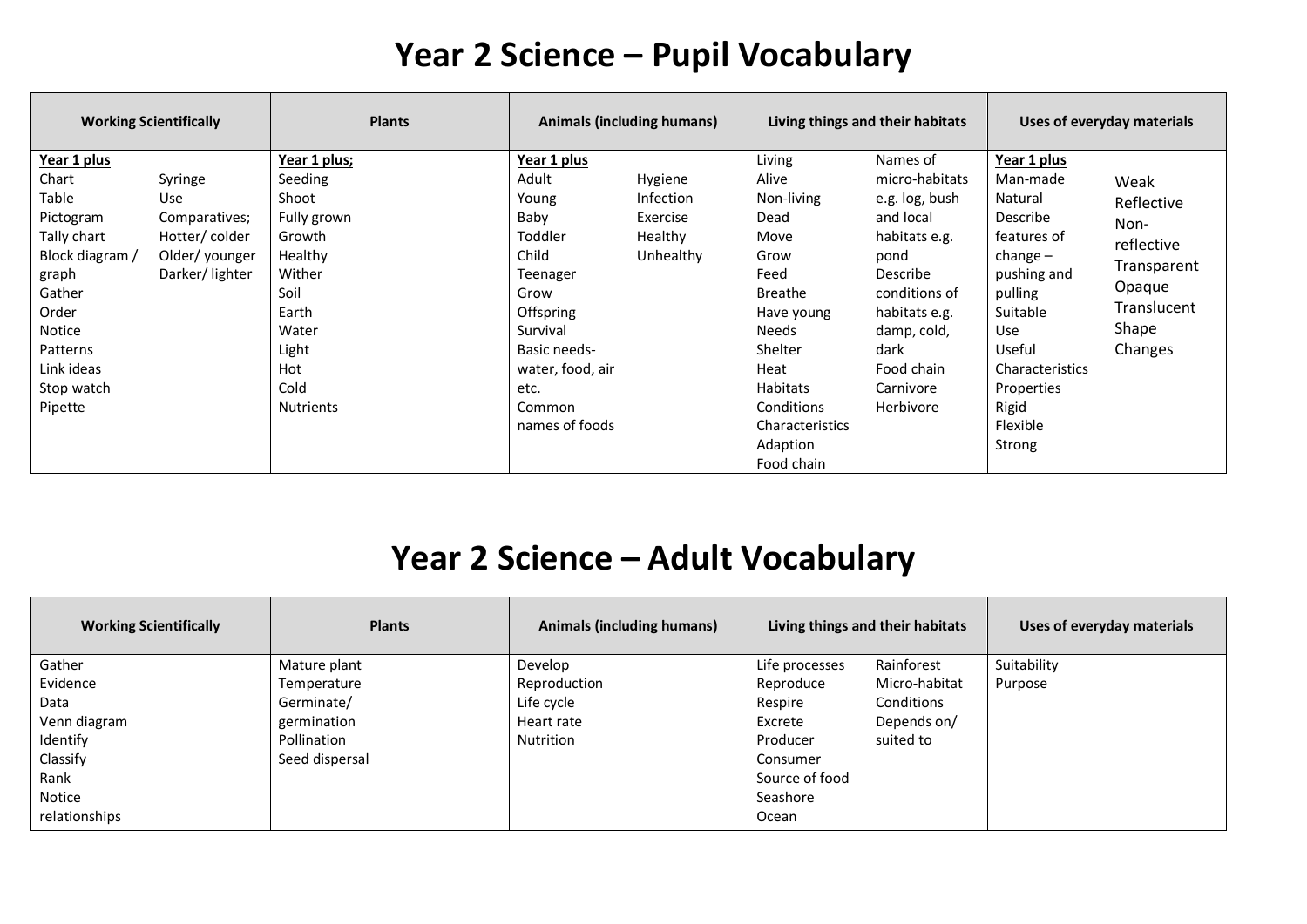### **Year 3 Science – Pupil Vocabulary**

| <b>Plants</b><br><b>Working Scientifically</b> |             |                  | <b>Animals (including humans)</b> |                      | <b>Rocks</b> |                | Light        |                 | <b>Forces and magnets</b> |                |               |
|------------------------------------------------|-------------|------------------|-----------------------------------|----------------------|--------------|----------------|--------------|-----------------|---------------------------|----------------|---------------|
| KS1 plus;                                      |             | KS1 plus;        |                                   | KS1 plus;            |              | Rock           | Name         | Light           | Translucent               | Force          | Bar magnet    |
| Scientific                                     | Magnifying  | Part             | Seed                              | <b>Nutrition</b>     | Heart        | Stone          | common       | Light source    | <b>Bright</b>             | Gravity        | Ring magnet   |
| enquiry                                        | glass       | Role             | Formation                         | <b>Nutrients</b>     | Skull        | Pebble         | properties   | Names of        | Dim                       | Push           | <b>Button</b> |
| <b>Similarities</b>                            | Microscope  | Temperature      | Seed                              | Dietary fibre        | Ribs         | <b>Boulder</b> | such as      | light sources;  | Light beam                | Pull           | magnet        |
| Differences                                    | Comparative | Absorb           | dispersal                         | Balanced diet        | Spine        | Absorb         | hard,        | torch, lamp,    | Sunlight                  | Direction of   | Horseshoe     |
| <b>Observations</b>                            | test        | Soil             |                                   | Carbohydrate         | Backbone     | water          | brittle,     | sun etc.        |                           | force          | magnet        |
| Keys                                           | Fair test   | Well-drained     |                                   | Protein              | Joints       | Let            | rough,       | Dark            |                           | Magnet         | Repel         |
| Bar charts                                     | Careful     | Fertiliser       |                                   | <b>Vitamins</b>      | Sockets      | water          | smooth       | <b>Darkness</b> |                           | Magnetic       | Poles         |
| Thermometer                                    | Present     | <b>Nutrients</b> |                                   | <b>Minerals</b>      | <b>Bones</b> | through        | Name         | Reflect         |                           | Force          | North Pole    |
| Data logger                                    | Data        | Plant life cycle |                                   | Fat                  | Tendons      | Soil           | common       | Reflective      |                           | Strength       | South Pole    |
| Changes over                                   | Result      | Transported      |                                   | <b>Skeleton</b>      |              | Fossil         | rock and     | Mirror          |                           | Attract        | Constant      |
| time                                           | Support     | Pollination      |                                   | <b>Muscles</b>       |              | Grain          | soil types   | Shadow          |                           | Air resistance | force         |
| Identify                                       | Not support |                  |                                   | Support              |              | Crystals       | such as      | Black/          |                           | Streamlined    | Non constant  |
| Classify                                       |             |                  |                                   | Protection           |              | Layers         | marble,      | absorb          |                           | Float          | force         |
| Evidence                                       |             |                  |                                   | Movement             |              | Texture        | chalk, clay, | Direction of    |                           | Sink           | Newton meter  |
| Conclusion                                     |             |                  |                                   | <b>Brain</b>         |              | Molten         | sandy,       | light           |                           | Friction       | Newton        |
| Prediction                                     |             |                  |                                   | <b>Blood vessels</b> |              | magma          | pumice       | Transparent     |                           | Force meter    |               |
|                                                |             |                  |                                   |                      |              |                | etc.         | Opaque          |                           |                |               |

# **Year 3 Science – Adult Vocabulary**

| <b>Working Scientifically</b> | <b>Plants</b>   | <b>Animals (including humans)</b> | <b>Rocks</b> | Light    | <b>Forces and magnets</b> |
|-------------------------------|-----------------|-----------------------------------|--------------|----------|---------------------------|
| Systematic                    | Structure       | Vertebrates                       | Erosion      | Speed of | Constant                  |
| Accurate                      | <b>Function</b> | Invertebrates                     | Strata       | light    | force                     |
| Disprove                      | Plant tissues   | Endoskeleton                      | Particles    | Emit     | Non-constant              |
| Notice                        | Pores           | Exoskeleton                       | Physical     | Light    | force                     |
| relationships                 | Competition     |                                   | properties   | spectrum | Newton                    |
|                               | for resources   |                                   | Porous       |          | meter                     |
|                               |                 |                                   | Permeable/   |          | Newton                    |
|                               |                 |                                   | impermeable  |          |                           |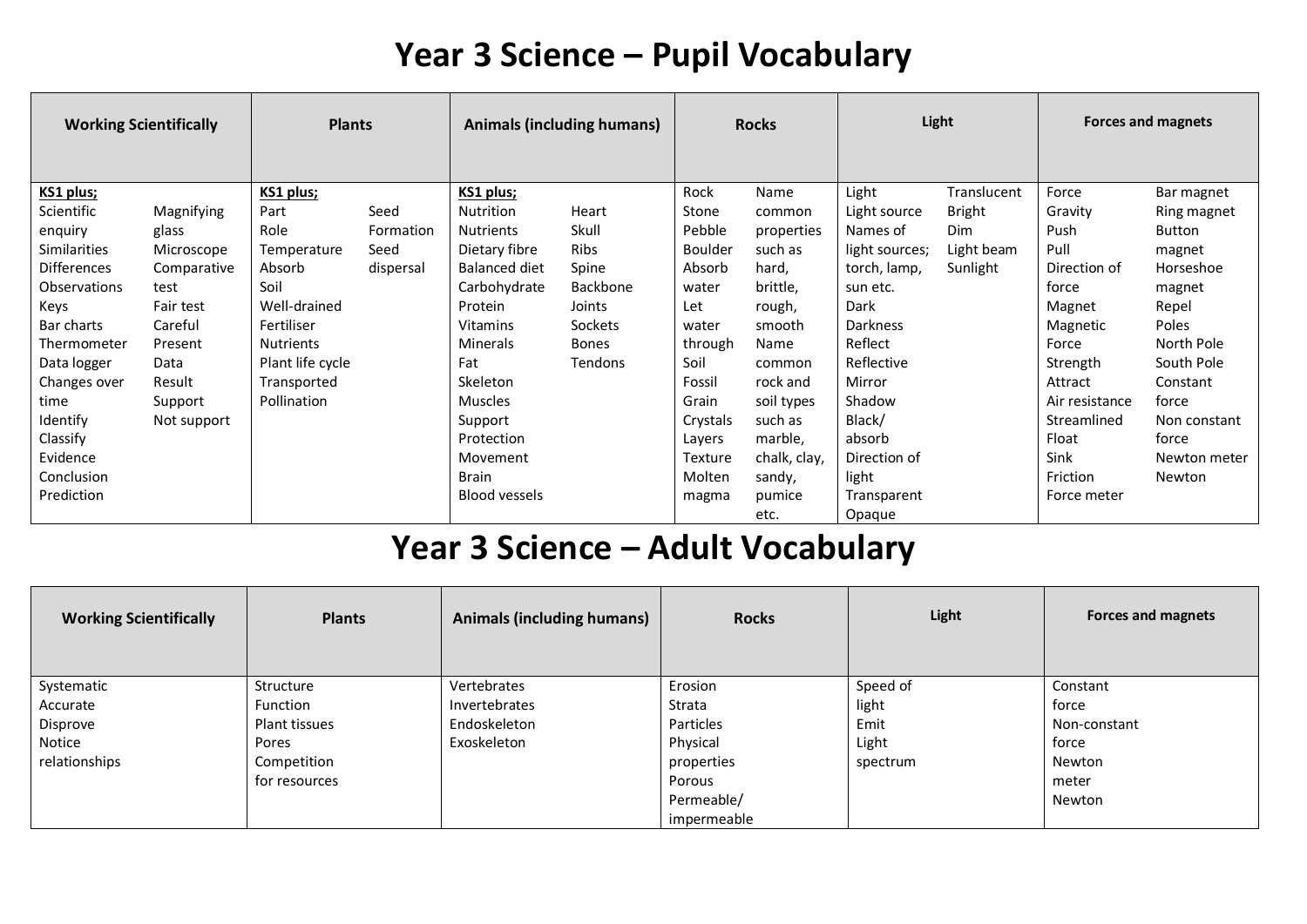### **Year 4 Science – Pupil Vocabulary**

| <b>Working Scientifically</b> | Sound        |              | <b>Animals (including</b><br>humans) |           | Living things and their habitats |               | <b>States of matter</b> |              | <b>Electricity</b> |                 |
|-------------------------------|--------------|--------------|--------------------------------------|-----------|----------------------------------|---------------|-------------------------|--------------|--------------------|-----------------|
| <b>Previous plus</b>          | Sound        | Instrument   | <b>Previous plus</b>                 |           | As KS1 plus                      |               | KS1 plus                |              | Electricity        | Simple          |
| Increase                      | Sound        | Percussion   | Digestive                            | Producer  | Classification                   | Names of      | Air                     | Evaporate    | Electrical         | circuit         |
| Decrease                      | source       | String       | system                               | Predator  | kev                              | some          | Oxygen                  | Evaporation  | device             | Complete        |
| Accurate                      | <b>Noise</b> | Bass         | Digestion                            | Prey      | Environment                      | common        | Powder/                 | Condense     | Electrical         | circuit         |
| Appearance                    | Vibrate      | Woodwind     | Saliva                               | Canine    | Fish                             | invertebrates | Grain                   | Condensation | appliance          | Closed          |
|                               | Vibration    | <b>Tunes</b> | Oesophagus                           | Incisor   | Reptiles                         |               | Granular                | Energy       | <b>Mains</b>       | circuit         |
|                               | Travel       |              | Stomach                              | Pre-molar | Amphibians                       |               | Changes of              | transfer     | Plug               | Open circuit    |
|                               | Sound        |              | Small                                | Molar     | Mammals                          |               | state                   |              | Components         | Positive        |
|                               | wave         |              | intestine                            | Cavities  | <b>Birds</b>                     |               | Gaseous                 |              | Conductor          | <b>Negative</b> |
|                               | Pitch        |              | Large                                | Dentine   | Vertebrates                      |               | Particles               |              | Insulator          | Crocodile       |
|                               | Volume       |              | intestine                            | Plaque    | Invertebrates                    |               | Water                   |              | Circuit            | Clip            |
|                               | Loud         |              | Absorb into                          | Pulp-     | Human impact                     |               | vapour                  |              | symbol             |                 |
|                               | Quiet        |              | bloodstream                          | cavity    | Plant groups                     |               | Water cycle             |              | Cell               |                 |
|                               | Tune         |              | Swallowing                           | Fluoride  | (trees,                          |               | <b>Heating</b>          |              | Battery            |                 |
|                               | High         |              | Chewing                              | Tooth     | grasses,                         |               | Cooling                 |              | Wire               |                 |
|                               | Low          |              | Rectum                               | decay     | flowering                        |               | Degree                  |              | Bulb               |                 |
|                               | Echo         |              | Anus                                 | Nerve     | plants, non-                     |               | Celsius                 |              | Switch             |                 |
|                               | Tuning       |              | Faeces                               | Gums      | flowering                        |               | Melt                    |              | <b>Buzzer</b>      |                 |
|                               | fork         |              | Consumer                             | Enamel    | plants)                          |               | Freeze                  |              | Motor              |                 |
|                               | Insulation   |              |                                      |           |                                  |               | Boil                    |              | Connection         |                 |

## **Year 4 Science – Adult Vocabulary**

| <b>Working Scientifically</b> | Sound      | <b>Animals (including</b><br>humans) | Living things and their habitats | <b>States of matter</b> | Electricity    |
|-------------------------------|------------|--------------------------------------|----------------------------------|-------------------------|----------------|
| Notice relationships          | Strength   | Chemical                             | Variation<br>Organism            | Solidify                | Series circuit |
| Systemic                      | οf         | enzymes                              | characteristics<br>Population    | Boiling point           | Terminal       |
| Disprove                      | vibration  | breakdown                            | Deforestation                    | Precipitation           |                |
|                               | Reflection | food                                 | Development                      | Transpiration           |                |
|                               | of sound   | Gastric juices                       | Pollution                        | Forces of               |                |
|                               |            | Reabsorption                         | Positive                         | attraction              |                |
|                               |            | of water                             | human impact                     |                         |                |
|                               |            |                                      | Negative                         |                         |                |
|                               |            |                                      | human impact                     |                         |                |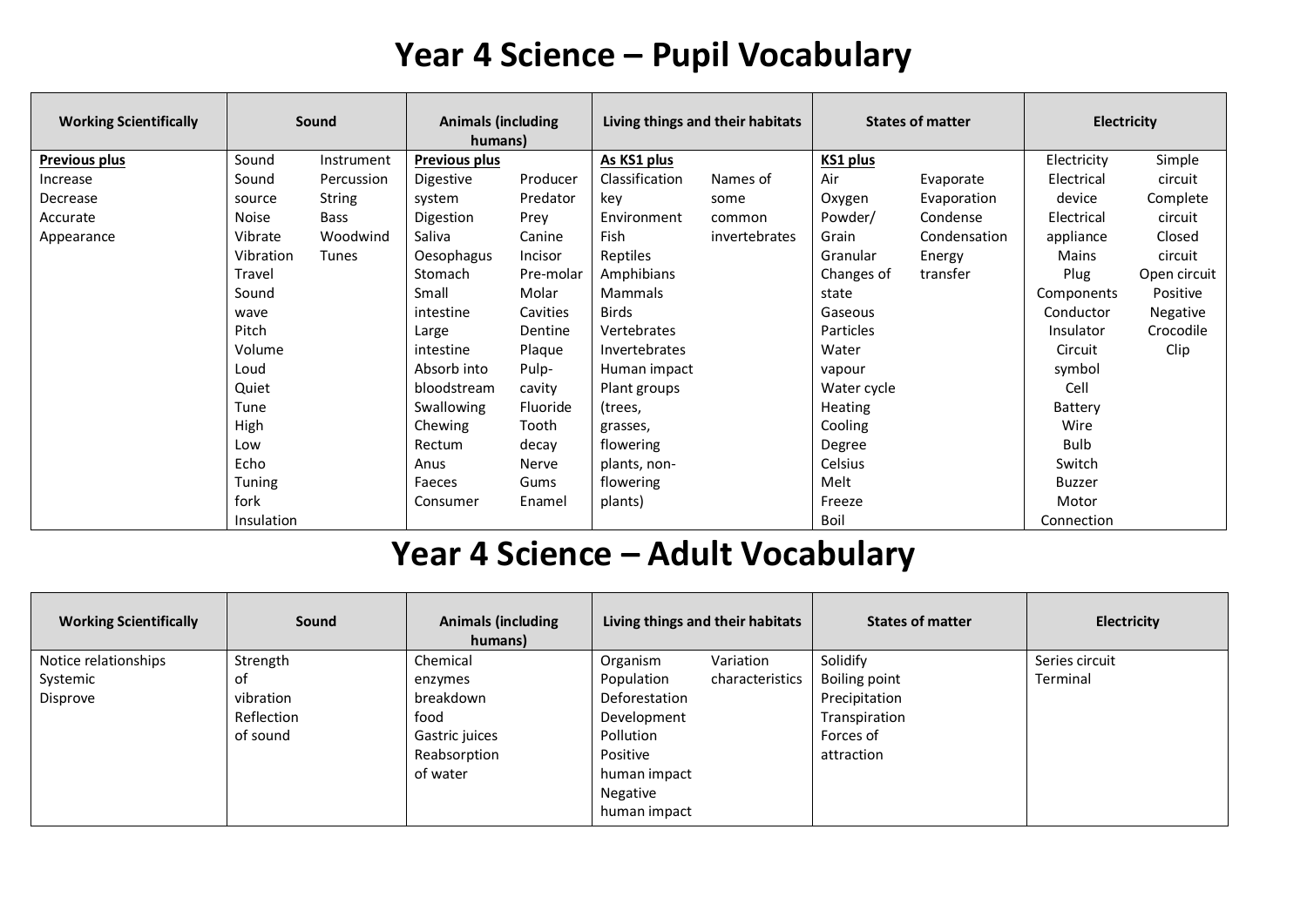### **Year 5 Science – Pupil Vocabulary**

| <b>Working Scientifically</b> | <b>Properties and changes</b><br>of materials |                  | <b>Animals (including</b><br>humans) |               | Living things and their<br>habitats |                | Earth and space  | <b>Forces</b>             |
|-------------------------------|-----------------------------------------------|------------------|--------------------------------------|---------------|-------------------------------------|----------------|------------------|---------------------------|
| <b>Previous plus</b>          | <b>Previous</b>                               |                  | <b>Previous plus</b>                 |               |                                     | Earth          | Earth            | <b>Previous plus</b>      |
| Opinion                       | plus                                          |                  | Reproduction                         | Filament      |                                     | <b>Planets</b> | Mars             | Mechanism                 |
| Fact                          | Solubility                                    | <b>Burning</b>   | Sexual                               | Style         |                                     | Sun            | Jupiter          | Water resistance          |
| Variables                     | Electrical                                    | Rusting          | Asexual                              | Sepal         |                                     | Solar          | Saturn           | Levers                    |
| Independent variable          | conductivity                                  | Gas given        | Germination                          | Carpel        |                                     | system         | Uranus           | Pulleys                   |
| Dependent variable            | Thermal                                       | off              | Pollination                          | Insect        |                                     | Moon           | Neptune          | Gears                     |
| Controlled variable           | conductivity                                  | Mixture          | Birth                                | Eggs          | Same as 'animals, including         | Celestial      | Pluto            | Springs                   |
| Precision                     | New material                                  | <b>Filtering</b> | Fertilisation                        | Live          | humans'                             | body           | Time zone        | Drag forces               |
| Classification keys           | Buoyancy                                      | Sieving          | Menstrual                            | young         |                                     | Sphere         | Orbit            | Transference of force and |
| Scatter graph                 | Suspension                                    | Reversible       | cycle                                | Egg cell      |                                     | Spherical      | Elliptical orbit | motion                    |
| Line graph                    | <b>Dissolve</b>                               | change           | Puberty                              | Embryo        |                                     | Rotation       | Revolve          |                           |
| Notice relationships          | Solution                                      | Irreversible     | Seed dispersal                       | Ovary         |                                     | Spin           | Shadow           |                           |
| Support                       | Soluble                                       | change           | Formation                            | Placenta      |                                     | Phases of      | <b>Clocks</b>    |                           |
|                               | Insoluble                                     | Hard to          | Pollen                               | Penis         |                                     | the moon       | <b>Sundials</b>  |                           |
|                               | Solute                                        | reverse          | Stamen                               | <b>Testes</b> |                                     | Axis/axes      | Asteroids        |                           |
|                               | Solvent                                       |                  | Stigma                               | Vagina        |                                     | Night          | Comets           |                           |
|                               |                                               |                  | Anther                               | <b>Uterus</b> |                                     | Day            | Galaxy           |                           |
|                               |                                               |                  |                                      |               |                                     | Mercury        | Meteors          |                           |
|                               |                                               |                  |                                      |               |                                     | Venus          | Light years      |                           |

# **Year 5 Science – Adult Vocabulary**

| <b>Working Scientifically</b> | <b>Properties and changes</b><br>of materials | <b>Animals (including</b><br>humans) |           | Living things and their<br>habitats | Earth and space | <b>Forces</b> |
|-------------------------------|-----------------------------------------------|--------------------------------------|-----------|-------------------------------------|-----------------|---------------|
| Degree of trust               | Combustion                                    | Plantlets e.g.                       | Gestation |                                     | Geocentric      |               |
| Causal relationship           | Oxidisation                                   | spider plants                        | Hormones  |                                     | model           |               |
| Refute                        | Chemical                                      | Runners e.g.                         |           | Same as 'animals, including         | Heliocentric    |               |
|                               | reaction                                      | strawberry                           |           | humans'                             | model           |               |
|                               | Residue                                       | plants                               |           |                                     |                 |               |
|                               | Filtrate                                      | Chromosomes                          |           |                                     |                 |               |
|                               |                                               | Ovum                                 |           |                                     |                 |               |
|                               |                                               | Zygote                               |           |                                     |                 |               |
|                               |                                               | Fallopian tube                       |           |                                     |                 |               |